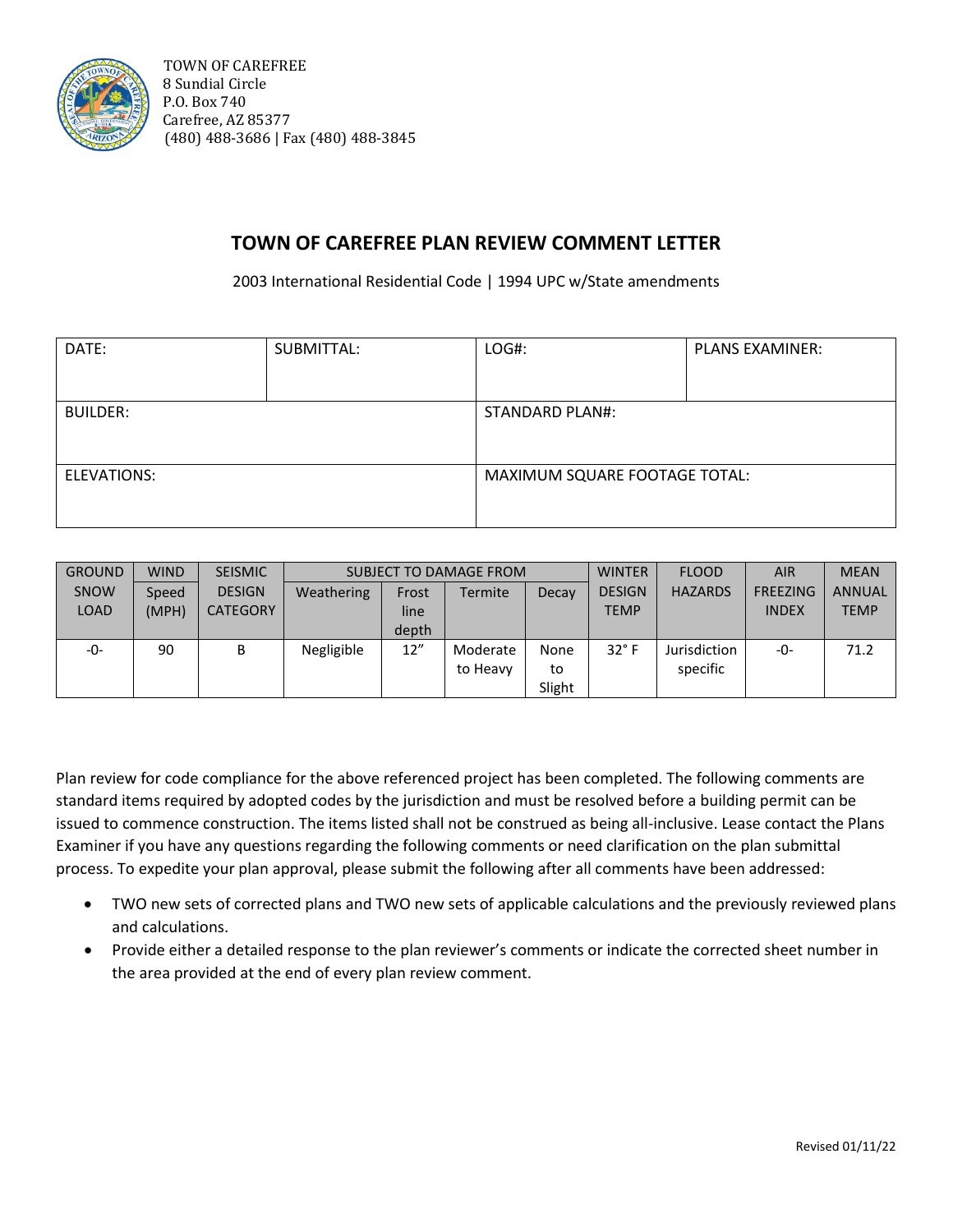#### **GENERAL**

| [] Sheet # | 1. Provide one set of complete plans, a minimum plan size of 24"x 36" and a<br>maximum plan size of 30" x 42". No loose sheets shall be attached, but structural<br>calculations, energy calculations and manufacturer's cut sheets may accompany<br>plans. The plans should be drawn to a preferred scale of $1/4" = 1'0"$ . However, an<br>alternate scale of $3/16'' = 1'0''$ may be accepted Indicate the drawing scale. | <b>IRC Section:</b><br>R106     | Corrected<br>Sheet # |
|------------|------------------------------------------------------------------------------------------------------------------------------------------------------------------------------------------------------------------------------------------------------------------------------------------------------------------------------------------------------------------------------------------------------------------------------|---------------------------------|----------------------|
| [] Sheet # | 2. Provide a square footage summary for each of the following: livable, garage,<br>covered patios and porches, accessory buildings, decks, bay windows, media<br>center (minus fireplace). All options must be clearly identified.                                                                                                                                                                                           | <b>IRC Section:</b><br>R108.3   | Corrected<br>Sheet#  |
| [] Sheet # | 3. All options shall be clearly referenced and detailed. Complex options may<br>require a separate plan sheet for clarity.                                                                                                                                                                                                                                                                                                   | <b>IRC Section:</b><br>R106.1.1 | Corrected<br>Sheet # |
| [] Sheet # | 4. Provide a legible 8 % x 11" floor plan of the house. Clearly identify all options.<br>All major dimensions shall be provided and legible.                                                                                                                                                                                                                                                                                 | <b>IRC Section:</b><br>R108     | Corrected<br>Sheet#  |
| [] Sheet # | 5. Provide truss calculations for review or request a truss design waiver complete<br>the waiver and return to the building department for review and approval. The<br>truss design waiver is only an option if the construction documents are designed<br>by a registered professional licensed in the State of Arizona.                                                                                                    | <b>IRC Section:</b>             | Corrected<br>Sheet#  |
| [] Sheet # | 6. PROVIDE NOTE: A 125-volt, 15-ampere receptacle shall be installed in an<br>accessible location under each bathroom lavatory and kitchen sink to allow for the<br>operation of a point-of-service hot water recirculating pump. All hot water lines<br>shall be completely insulated with a minimum of R-4 insulation.                                                                                                     | <b>IRC Section:</b><br>R306.4   | Corrected<br>Sheet # |
| [] Sheet # | 7. PROVIDE NOTE: A residential fire sprinkler system is required on all new single-<br>family residences and when additions, alterations or repairs within a twelve-<br>month period exceed fifty (50) percent of the value of an existing building or<br>structure, such building or structure shall be made to conform to the<br>requirements for the new building or structure.                                           |                                 | Corrected<br>Sheet#  |
| [] Sheet # | 8. PROVIDE NOTE: Builders providing landscaping to residences shall install an<br>approved vacuum breaker and if the sprinkler system has an automatic timer, an<br>additional approved circuit breaker shall be installed by time of final inspection.                                                                                                                                                                      |                                 | Corrected<br>Sheet#  |

#### **CONVENTIONAL FOUNDATION**

| [] Sheet #  | 9. Footing details (interior and exterior) shall be located on the foundation sheet<br>or the detail sheet and shall be cross-referenced to the foundation plans. Specify<br>depth and size of all footings and pads. Specify dimensions to locations of pads. | <b>IRC</b> Section:<br>R403     | Corrected<br>Sheet # |
|-------------|----------------------------------------------------------------------------------------------------------------------------------------------------------------------------------------------------------------------------------------------------------------|---------------------------------|----------------------|
| [] Sheet #  | 10. PROVIDE NOTE: All plates (interior and exterior, load bearing and non-load                                                                                                                                                                                 | <b>IRC</b> Section:             | Corrected            |
|             | bearing) shall be pressure treated or foundation grade redwood.                                                                                                                                                                                                | R403.1.6                        | Sheet #              |
| [] Sheet #  | 11. Wood columns shall be approved wood of natural decay resistance or<br>approved pressure preservatively treated wood or be supported by plers or metal<br>pedestals projecting 1-inch above the floor and separated by an impervious<br>moisture barrier.   | <b>IRC</b> Section:<br>R319.1.4 | Corrected<br>Sheet # |
| [ ] Sheet # | 12. PROVIDE NOTE: Footings shall be supported on undisturbed natural soils or                                                                                                                                                                                  | <b>IRC</b> Section:             | Corrected            |
|             | engineered approved fill.                                                                                                                                                                                                                                      | R403.1                          | Sheet #              |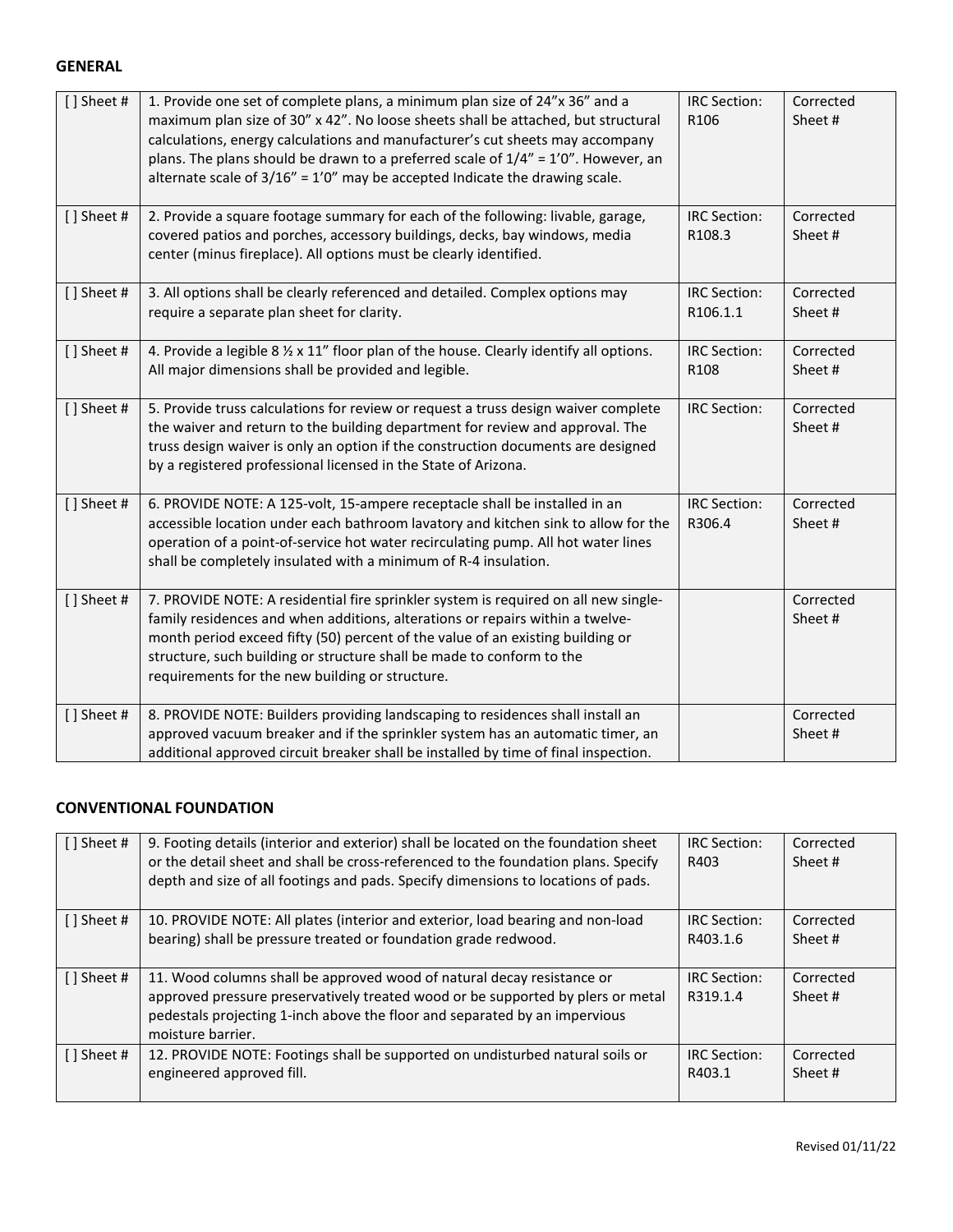| [] Sheet #    | 13. Required holddowns, as specified on lateral design or as required for all<br>alternate braded wall panels, shall be shown on the foundation plan OR provide a<br>separate shear wall plan.                                                                                                                                                                                                                                                                                                                                                                                                                                                         | <b>IRC Section:</b><br>R403.1.6            | Corrected<br>Sheet # |
|---------------|--------------------------------------------------------------------------------------------------------------------------------------------------------------------------------------------------------------------------------------------------------------------------------------------------------------------------------------------------------------------------------------------------------------------------------------------------------------------------------------------------------------------------------------------------------------------------------------------------------------------------------------------------------|--------------------------------------------|----------------------|
| [] Sheet #    | 14. PROVIDE NOTE: Address alternatives approved for field use when holddowns<br>shown on plans are missed or erroneous placement. Add note: "Special Inspection<br>will be required for the epoxy used for these alternatives."                                                                                                                                                                                                                                                                                                                                                                                                                        | <b>IRC Section:</b><br>R301                | Corrected<br>Sheet # |
| $[$ ] Sheet # | 15. Appliances located in a garage or carport shall be protected from impact by<br>automobiles. Protection shall be provided by one of the following:<br>Located out of the normal path of vehicular travel<br>a)<br>A minimum 3 $\frac{1}{2}$ " high x 3' deep curb or raised floor measured from the<br>b)<br>face of the appliance;<br>A minimum 3" steel pipe bollard installed 18" below and 44" above the<br>C)<br>finished floor in front of the appliance<br>d) Alcove;<br>A minimum 2"x4" full height framed wall with 16" o.c. stud spacing,<br>e)<br>sheathed with 1/2 " gypsum board each side, located to protect the<br>appliance.<br>f) | <b>IRC</b> Section:<br>M1307.3.1<br>M.A.G. | Corrected<br>Sheet # |
| [] Sheet #    | 16. There shall be a floor or landing on each side of each exterior door. The width<br>of the landing shall not be less than the door served with a minimum dimension of<br>36" measured in the direction of travel.                                                                                                                                                                                                                                                                                                                                                                                                                                   | <b>IRC Section:</b><br>R311.4.3            | Corrected<br>Sheet # |
| [] Sheet #    | 17. Garage floor surface used for parking of vehicles shall be sloped to facilitate<br>the movement of liquids to a drain or toward the main vehicle entry doorway.                                                                                                                                                                                                                                                                                                                                                                                                                                                                                    | <b>IRC Section:</b><br>R309.3              | Corrected<br>Sheet # |

## **POST-TENSION FOUNDATION**

| [] Sheet # | 18. Identify each tendon by number, with length and elongation range listed. All<br>intersections of slab tendons shall be secured with tie wire or other means (such                                              | Post-Tension<br><b>Round Table</b><br>Committee | Corrected<br>Sheet # |
|------------|--------------------------------------------------------------------------------------------------------------------------------------------------------------------------------------------------------------------|-------------------------------------------------|----------------------|
|            | as snap chairs) to prevent displacement during placement of concrete.<br>Reinforcement for plumbing boxes shall be clearly defined. Reinforcement for<br>penetrations in the anchor zone shall be clearly defined. | Recommend                                       |                      |

#### FLOOR PLAN

| [] Sheet #  | 19. Label and dimension all rooms and spaces. Include ceiling height.                                                                                                                                                                                                                                                                                                                              | <b>IRC Sections:</b><br>R304<br>R305        | Corrected<br>Sheet # |
|-------------|----------------------------------------------------------------------------------------------------------------------------------------------------------------------------------------------------------------------------------------------------------------------------------------------------------------------------------------------------------------------------------------------------|---------------------------------------------|----------------------|
| [] Sheet #  | 20. The minimum width of a hallway shall not be less than 3'.                                                                                                                                                                                                                                                                                                                                      | IRC Section:<br>R311.3                      | Corrected<br>Sheet # |
| [ ] Sheet # | 21. An attic access opening shall be provided to attic areas that exceed 30 square<br>feet and have a vertical height of 30" or greater. The rough-framed opening shall<br>not be less than 22" by 30" and shall be located in a hallway or other readily<br>accessible location. 30" minimum unobstructed headroom I the attic space shall<br>be provided at some point above the access opening. | <b>IRC Section:</b><br>R807.1               | Corrected<br>Sheet # |
| [] Sheet #  | 22. Openings between the garage and residence shall be equipped with solid<br>wood doors not less than 1 3/8" thick or shall be 20-minute fire-rated doors and<br>shall be maintained self-closing and self-latching.                                                                                                                                                                              | AZBO amend<br><b>IRC</b> Section:<br>R309.1 | Corrected<br>Sheet # |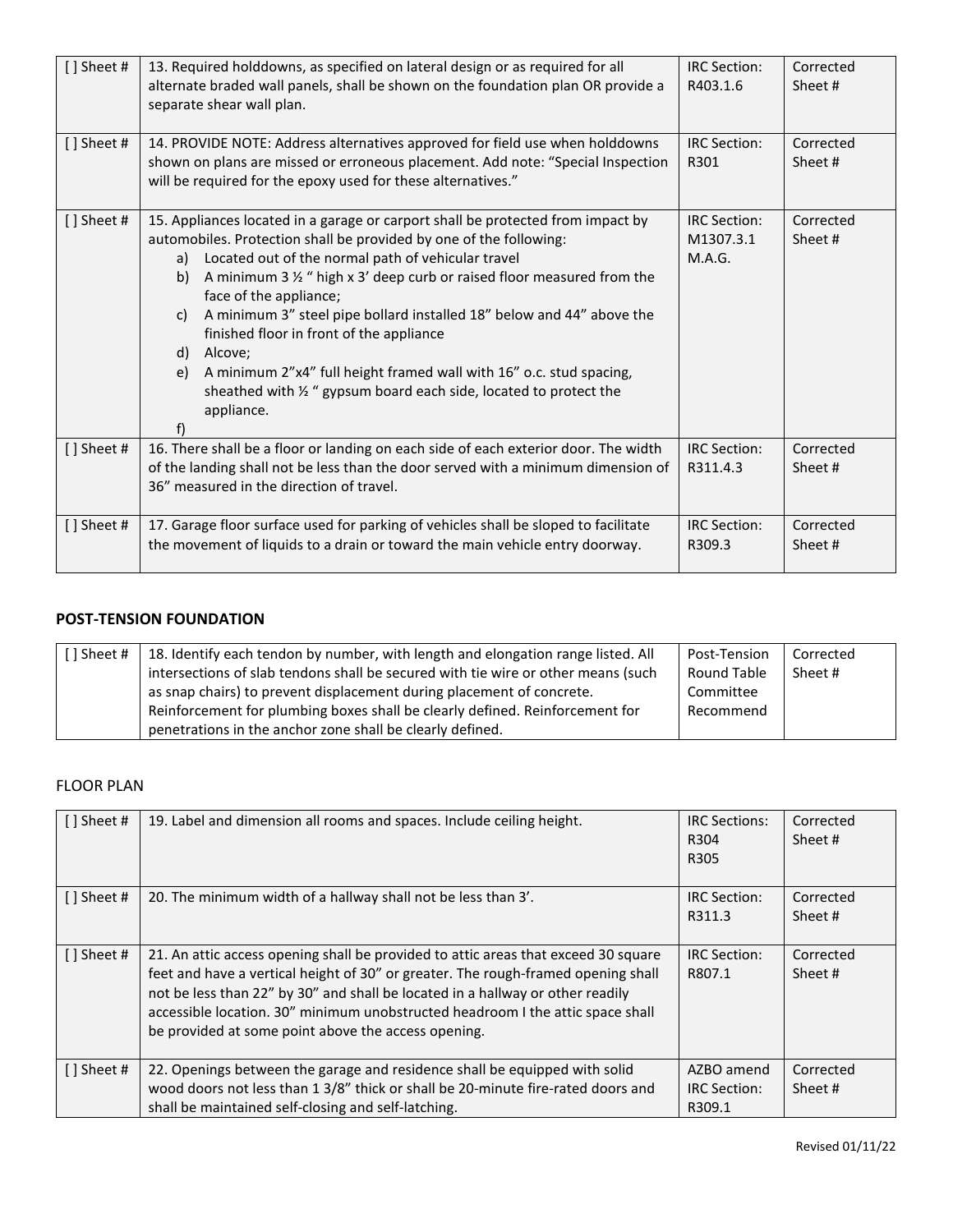| [] Sheet # | 23. The garage shall be separated from the residence and its attic area by not less<br>that 5/8" type X gypsum board applied to the garage side.                                                                                                                                                                                                                                                                                                                                                               | Amendment<br>to IRC<br>Section:<br>R309.2 and<br>Table<br>R702.3.5 | Corrected<br>Sheet#  |
|------------|----------------------------------------------------------------------------------------------------------------------------------------------------------------------------------------------------------------------------------------------------------------------------------------------------------------------------------------------------------------------------------------------------------------------------------------------------------------------------------------------------------------|--------------------------------------------------------------------|----------------------|
| [] Sheet # | 24. Ceiling gypsum board application: When applying a water-based texture<br>material, the gypsum board thickness shall be a minimum $\frac{1}{2}$ " for 16" on center<br>framing, and 5/8" gypsum board or 1/2" sag resistant gypsum ceiling board for 24"<br>on center framing.                                                                                                                                                                                                                              | IRC Section:<br>R702.3.5                                           | Corrected<br>Sheet#  |
| [] Sheet # | 25. Appliances having an ignition source shall be elevated such that the source of<br>ignition is not less than 18" above the floor in garages. Rooms or spaces that are<br>not part of the living space of a dwelling unit and that communicate with a private<br>garage through openings shall be considered part of the garage.                                                                                                                                                                             | <b>IRC Section:</b><br>M1307.3                                     | Corrected<br>Sheet#  |
| [] Sheet # | 26. A gas or liquid fuel fireplace shall have dampers that remain permanently<br>open. A fireplace or woodstove that directly burns wood or other solid fuel shall<br>not be approved to be installed or constructed. The installation of a permanent<br>gas or electric log insert will be required; a gas or electrical stub out for future<br>installation of a log will not be acceptable. Exception: an EPA 40 approved solid<br>fuel burning appliance will be acceptable.                               | Arizona<br>Revised<br>Statute 9-<br>500.16 (1998)                  | Corrected<br>Sheet#  |
| [] Sheet # | 27. All habitable rooms shall be provided with aggregate glazing area of not less<br>than 8% of the floor area of such rooms. The minimum openable area to the<br>outdoors shall be 4% of the floor area being ventilated.                                                                                                                                                                                                                                                                                     | IRC Section:<br>R303.1                                             | Corrected<br>Sheet#  |
| [] Sheet # | 28. Every sleeping room and basement with habitable space shall have at least<br>one window [min. net clear opening 5.7 sq. ft. (min. 5 sq. ft. net clear opening at<br>grade floor)] Min. opening width of 20", and min. opening height of 24" The<br>finished sill height shall not be more than 44" above the floor; or provide exterior<br>door for emergency egress. Basements must have emergency egress openings for<br>each sleeping room but shall not be require in adjoining areas of the basement. | IRC Section:<br>R310.1                                             | Corrected<br>Sheet#  |
| [] Sheet # | 29. Window wells and required window well ladders shall comply with IRC Section<br>R310.2.1. Provide details and dimensions to verify compliance.                                                                                                                                                                                                                                                                                                                                                              | <b>IRC Section:</b><br>R310.2.1                                    | Corrected<br>Sheet#  |
| [] Sheet # | 30. There shall be a floor or landing at the top and bottom of each stairway. The<br>width of each landing shall not be less than the stairway served, and the length a<br>minimum 36" in the direction of travel.                                                                                                                                                                                                                                                                                             | IRC Section:<br>R311.5.4                                           | Corrected<br>Sheet # |
| [] Sheet # | 31. The maximum riser height shall be 7 % " and minimum tread depth shall be<br>10''.                                                                                                                                                                                                                                                                                                                                                                                                                          | <b>IRC Section:</b><br>R311.5.3                                    | Corrected<br>Sheet#  |
| [] Sheet # | 32. The minimum headroom in all parts of the stairway shall not be less than 6'8"<br>measured vertically from the slope plane adjoining the tread nosing or from the<br>floor surface of the landing or platform.                                                                                                                                                                                                                                                                                              | IRC Section:<br>R311.5.2                                           | Corrected<br>Sheet#  |
| [] Sheet # | 33. Four or more stair risers shall have at least one handrail. Handrails shall be<br>continuous the full length of the stairs and have minimum and maximum heights<br>of 34" and 38", respectively, measured vertically from the nosing of the treads.<br>The handgrip portion of handrails shall have a circular cross section of 1-1/4"<br>minimum to 2-3/4" maximum; edges shall have a minimum radius of 1/8".                                                                                            | <b>IRC Section:</b><br>R311.5.6<br>R311.5.6.3                      | Corrected<br>Sheet#  |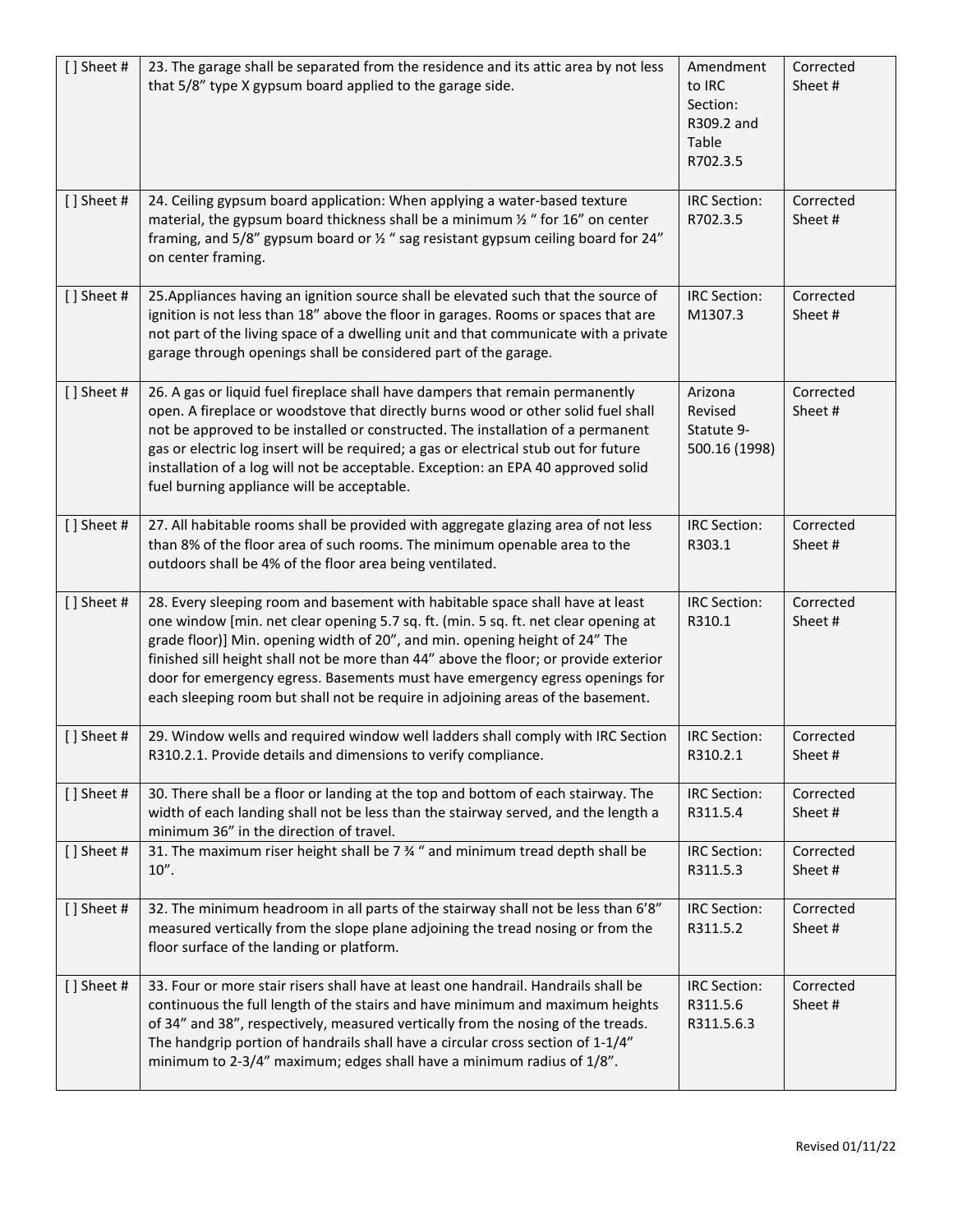| [] Sheet #       | 34. Guardrails shall be a minimum 36" tall. Openings in guards shall have<br>intermediate rails or ornamental closures that do not allow passage of a sphere 4"<br>in diameter.                                    | <b>IRC</b> Section:<br>R312.1<br>R312.2 | Corrected<br>Sheet # |
|------------------|--------------------------------------------------------------------------------------------------------------------------------------------------------------------------------------------------------------------|-----------------------------------------|----------------------|
| $\lceil$ Sheet # | 35. Glazing in hazardous locations shall comply with IRC R308                                                                                                                                                      | IRC Section:<br>R308                    | Corrected<br>Sheet # |
| [ ] Sheet #      | 36. All interior and exterior glazing in bathrooms must be safety glazing when the<br>bottom edge is less than 56" above the floor level. (Bathrooms shall be defined as<br>a room provided with a tub or shower.) | ARS 36-1631                             | Corrected<br>Sheet # |

# **ELEVATIONS**

| [] Sheet #  | 37. Provide height dimensions for roofline, headers, top plate and finished floor. | <b>IRC Section:</b> | Corrected |
|-------------|------------------------------------------------------------------------------------|---------------------|-----------|
|             |                                                                                    | R <sub>106</sub>    | Sheet #   |
| [ ] Sheet # | 38. Provide attic ventilation calculations for all concealed attic spaces; include | <b>IRC Section:</b> | Corrected |
|             | required and provided net free ventilation area. Also, indicate the type and       | R806                | Sheet #   |
|             | location of attic ventilation. PROVIDE NOTE, if applicable: "where eave or cornice |                     |           |
|             | vents are installed insulation. PROVIDE NOTE: If applicable                        |                     |           |

#### **STRUCTURAL**

| [] Sheet # | 39. Specify type of design and construction of all walls and partitions. Wood stud<br>walls shall comply with prescriptive requirements of IRC Section R602 or shall be<br>designed by an Arizona Registrant. Masonry and concrete basement walls shall<br>comply with prescriptive requirements of IRC Section R404 or shall be designed by<br>an Arizona Registrant. | <b>IRC Section:</b><br>R404<br>R601<br>R602             | Corrected<br>Sheet # |
|------------|------------------------------------------------------------------------------------------------------------------------------------------------------------------------------------------------------------------------------------------------------------------------------------------------------------------------------------------------------------------------|---------------------------------------------------------|----------------------|
| [] Sheet # | 40. Indicate all braced wall panel locations. Specify the method of bracing to be<br>used. A sealed lateral analysis, prepared by an Arizona Registrant, will be required<br>if the bracing does not comply with the conventional provisions.                                                                                                                          | <b>IRC Section:</b><br>R602.10                          | Corrected<br>Sheet # |
| [] Sheet # | 41. Specify lumber grade, species, and size of members                                                                                                                                                                                                                                                                                                                 | <b>IRC Section:</b><br>R602<br>R602.10.3                | Corrected<br>Sheet # |
| [] Sheet # | 42. Specify design criteria: floor and roof live and dead loads.                                                                                                                                                                                                                                                                                                       | <b>IRC</b> Section:<br>R301                             | Corrected<br>Sheet # |
| [] Sheet # | 43. Provide complete floor (if applicable) and roof framing plans. Specify size and<br>spacing of all framing members. Indicate all post sizes and locations.                                                                                                                                                                                                          | <b>IRC</b> Section:<br>R <sub>106</sub>                 | Corrected<br>Sheet # |
| [] Sheet # | 44. Specify all hangers used to hang trusses from girders, walls, or other locations.                                                                                                                                                                                                                                                                                  | <b>IRC</b> Section:<br>R 802<br><b>ANSI-TPI</b><br>2002 | Corrected<br>Sheet # |
| [] Sheet # | 45. Indicate the size and span of headers and lintels in all bearing and non-bearing<br>walls. Provide manufacturer's span charts for pre-manufactured steel lintels.                                                                                                                                                                                                  | <b>IRC Sections:</b><br>R602.7<br>R606.9                | Corrected<br>Sheet # |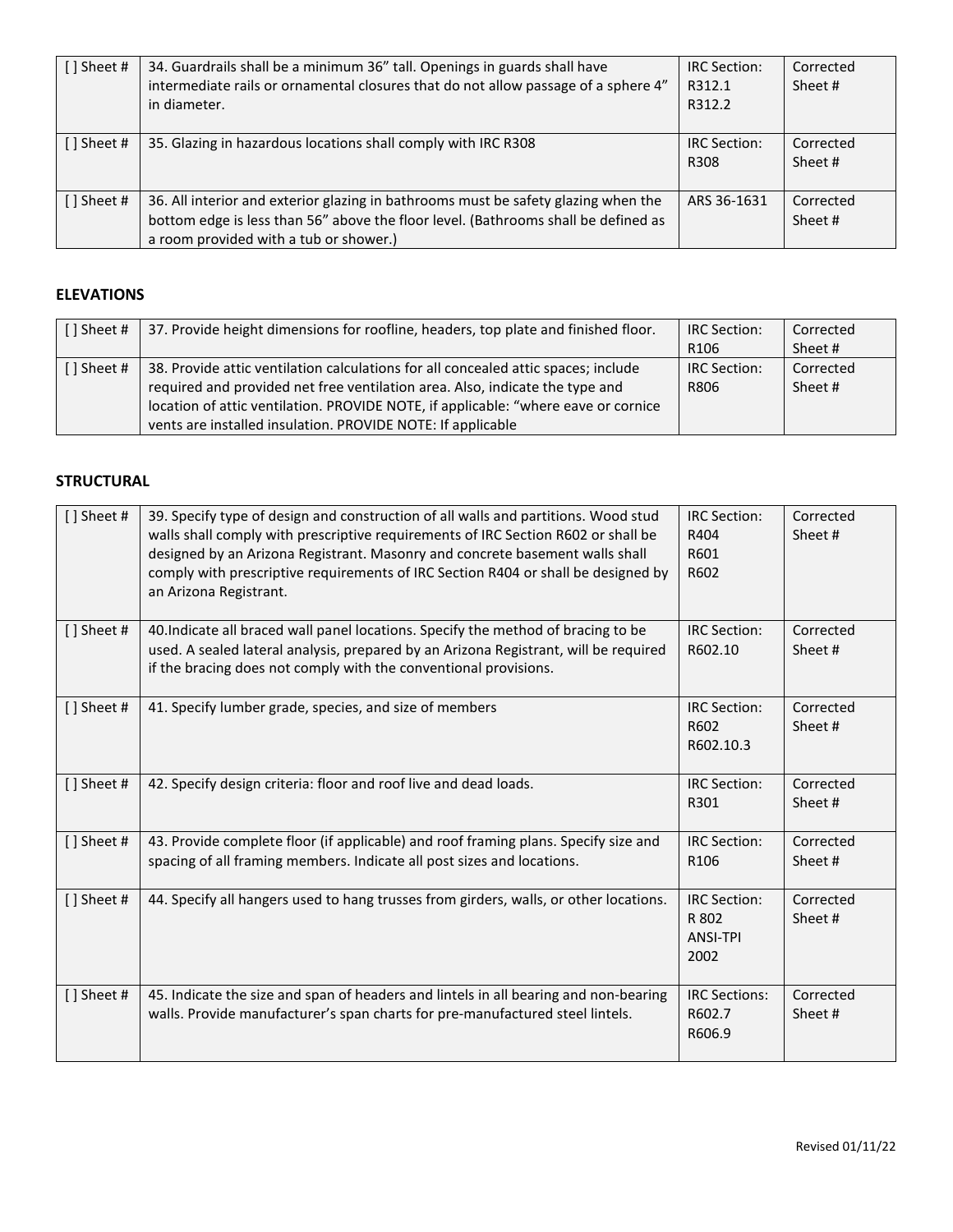#### **PLUMBING**

| [] Sheet # | 46. Specify if appliances and equipment are gas, electric, or propane. Reference<br>location of appliances and equipment                                                                                                                                 | <b>AUPC</b><br>Section:<br>1202.2              | Corrected<br>Sheet # |
|------------|----------------------------------------------------------------------------------------------------------------------------------------------------------------------------------------------------------------------------------------------------------|------------------------------------------------|----------------------|
| [] Sheet # | 47. Specify materials for waste, water, and gas pipes.                                                                                                                                                                                                   | <b>AUPC</b><br>Section:<br>604, 701,<br>1210.0 | Corrected<br>Sheet # |
| [] Sheet # | 48. If gas is indicated, provide a schematic indicating BTU or CFH rating for each<br>appliance, size, and length of main and all branch lines. (Worst case scenario).                                                                                   | <b>AUPC</b><br>Section:<br>1216.0<br>1217.0    | Corrected<br>Sheet#  |
| [] Sheet # | 49. Buildings of new construction designed under the State Plumbing Code shall<br>be provided with combustion air obtained from outside. A minimum of two<br>openings shall be provided into the enclosure, minimum 50 square inches in each<br>opening. | <b>AUPC</b><br>Amendment<br>to IRC Ch 17       | Corrected<br>Sheet#  |
| [] Sheet # | 50. Provide a detail for island sink venting.                                                                                                                                                                                                            | <b>AUPC</b><br>Section:<br>909.0               | Corrected<br>Sheet#  |
| [] Sheet # | 51. Reference locations and provide size of roof drains and scuppers.                                                                                                                                                                                    | <b>AUPC</b><br>Appendix D                      | Corrected<br>Sheet#  |
| [] Sheet # | 52. Water heater relief valve shall extend outside of the building with the end of<br>pipe not more than 2', nor less than 6" above the ground and pointing downward.                                                                                    | <b>AUPC</b><br>Section:<br>608.5               | Corrected<br>Sheet#  |
| [] Sheet # | 53. Provide an expansion tank or other device designed for intermittent operation<br>for thermal expansion control at the water heater if a backflow preventer is on or<br>to be installed on the water line or at the meter.                            | <b>AUPC</b><br>Section:<br>608.3               | Corrected<br>Sheet#  |
| [] Sheet # | 54. Provide a water meter calculation. Specify number of plumbing fixtures,<br>fixture unit values, longest length of water pipe measured from the meter to the<br>furthest fixture. Specify minimum size water meter and building supply line.          | <b>UPC Tables:</b><br>$6 - 3 & 6 - 4$          | Corrected<br>Sheet#  |

#### **MECHANICAL**

| [] Sheet #  | 55. Provide a complete mechanical plan.                                                                                                                                                                                                                                                                                             | IRC Section:<br>R <sub>106.1</sub><br>M1301.1 | Corrected<br>Sheet # |
|-------------|-------------------------------------------------------------------------------------------------------------------------------------------------------------------------------------------------------------------------------------------------------------------------------------------------------------------------------------|-----------------------------------------------|----------------------|
| [ ] Sheet # | 56. Provide exhaust fans to the outside from bathrooms, water closet                                                                                                                                                                                                                                                                | <b>IRC</b> Section:                           | Corrected            |
|             | compartments, and similar rooms if not supplied with natural ventilation.                                                                                                                                                                                                                                                           | R303.3                                        | Sheet #              |
| [] Sheet #  | 57. Provide combustion air for all liquid and solid fuel-burning appliances including                                                                                                                                                                                                                                               | <b>IRC</b> Section:                           | Corrected            |
|             | size, type, and location of openings.                                                                                                                                                                                                                                                                                               | Chapter 17                                    | Sheet #              |
| [ ] Sheet # | 58. Attics containing appliances requiring access shall be provided with an opening<br>and passageway large enough to remove the largest appliance, but not less than<br>30" high and 22" wide and not more than 20' in length. Passageway shall have<br>continuous solid flooring not less than 24" wide. The clear access opening | <b>IRC</b> Section:<br>M1305.1.3              | Corrected<br>Sheet # |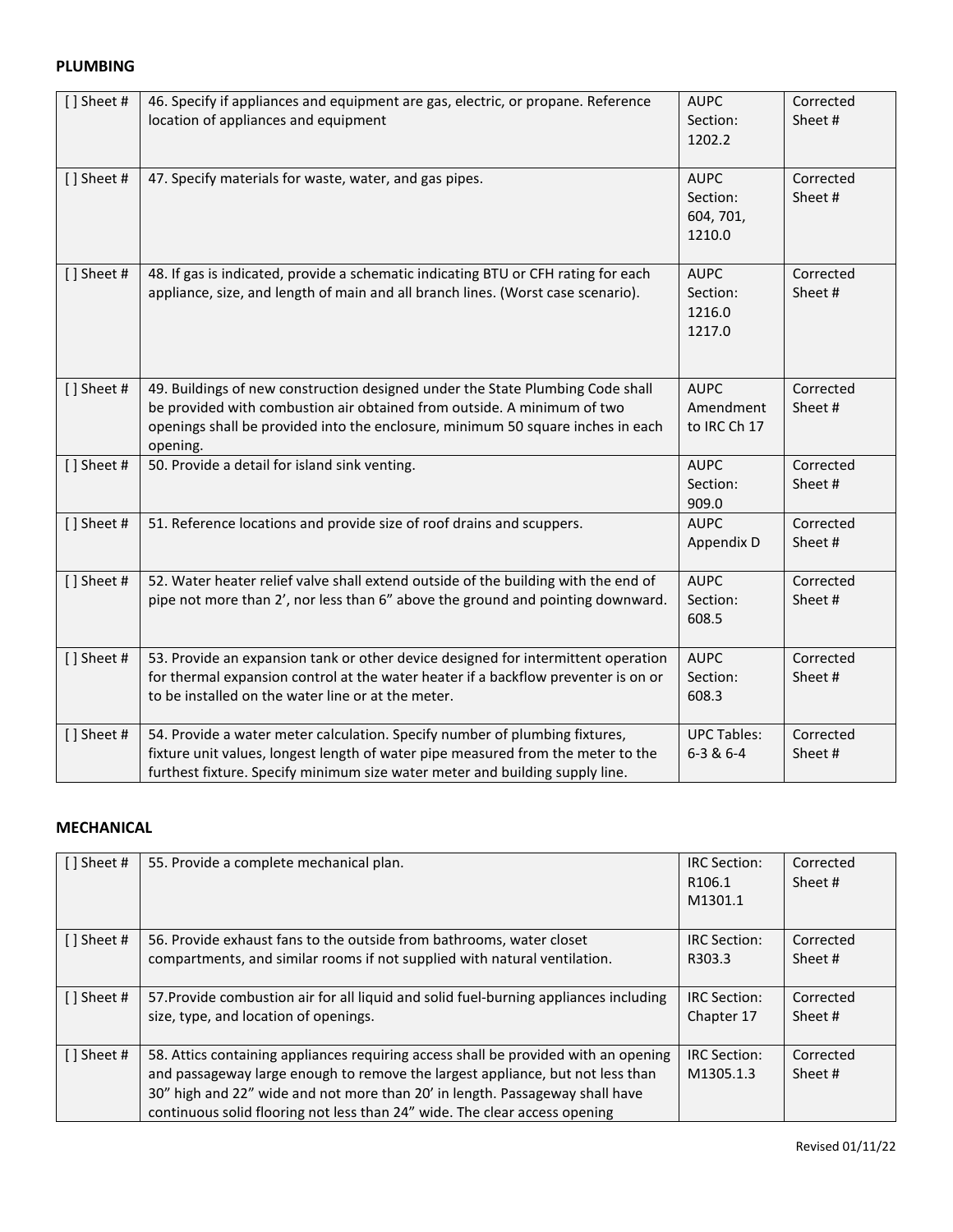|                  | dimensions shall be a minimum of 20" by 30". A level service space at least 30"<br>deep and 30" wide shall be present along all sides of the appliance where access is<br>required.                                                                                                                                    |                                        |                      |
|------------------|------------------------------------------------------------------------------------------------------------------------------------------------------------------------------------------------------------------------------------------------------------------------------------------------------------------------|----------------------------------------|----------------------|
| $\lceil$ Sheet # | 59. The clothes dryer exhaust duct shall be at least the diameter of the appliance<br>outlet as recommended by the manufacturer and shall terminate on the outside<br>of the building. It shall not exceed 25' in length with reductions for bends. The<br>duct shall terminate not less than 3' from a property line. | <b>IRC</b> Section:<br>M1501<br>R302.2 | Corrected<br>Sheet # |

## ELECTRICAL

| [] Sheet # | 60. Provide a complete electrical plan to include electrical load calculations.                                                                                                                                                                                                                                 | IRC Section:<br>R106.1<br>E3604.3                    | Corrected<br>Sheet#  |
|------------|-----------------------------------------------------------------------------------------------------------------------------------------------------------------------------------------------------------------------------------------------------------------------------------------------------------------|------------------------------------------------------|----------------------|
| [] Sheet # | 61. Indicate the size (rating) and location of the electric panel. Including any sub<br>panels. One line diagram will be required for services that exceed 200 amps<br>and/or when a subpanel is provided. Also, services which are 400 amps or larger<br>shall be sealed by a licensed engineer.               | <b>IRC Section:</b><br>E3301.3<br>E3305.2<br>E3606.1 | Corrected<br>Sheet # |
| [] Sheet # | 62. Provide an approved grounding electrode system for main panel and sub panel<br>(if located on detached building).                                                                                                                                                                                           | <b>IRC Section:</b><br>E3508                         | Corrected<br>Sheet # |
| [] Sheet # | 63. Receptacle outlets for ranges and clothes dryers shall be a 3-pole with ground<br>type. Four-wire, grounding-type flexible cords will be required for connection of<br>ranges and clothes dryers. The bonding jumper shall not be connected between<br>the neutral terminal and the frame of the appliance. | <b>IRC Section:</b><br>E3602.9<br>E3602.9.1          | Corrected<br>Sheet#  |
| [] Sheet # | 64. Provide bonding to the interior water piping and above ground portion of gas<br>piping systems.                                                                                                                                                                                                             | <b>IRC Section:</b><br>E3509                         | Corrected<br>Sheet#  |
| [] Sheet # | 65. Provide a note indicating a minimum of two 20-ampere-rated branch circuits<br>for receptacles located in the kitchen, pantry, breakfast, and dining areas, a<br>separate 20-ampere-rated branch circuit to the laundry, and a separate 20-<br>ampere-rated branch circuit for bathroom receptacle(s).       | <b>IRC Section:</b><br>E3603.2                       | Corrected<br>Sheet#  |
| [] Sheet # | 66. PROVIDE NOTE: All branch circuits that supply 125-volt, single-phase, 15-and-<br>20-ampere outlets installed in dwelling unit bedrooms shall be protected by an<br>arc-fault circuit interrupter(s) listed to provide protection of the entire branch<br>circuit.                                           | <b>IRC Sections:</b><br>E3802.11                     | Corrected<br>Sheet # |
| [] Sheet # | 67. Receptacles shall be installed so that no point along the floor line in any wall<br>space is more than 6', measured horizontally, from an outlet in that space,<br>including any wall space 2' or more in width                                                                                             | <b>IRC Sections:</b><br>E3802.2.1                    | Corrected<br>Sheet#  |
| [] Sheet # | 68. In kitchen and dining rooms, at least one receptacle outlet shall be installed at<br>each island or peninsula counter space with a long dimension of 24" or greater<br>and a short dimension of 12".                                                                                                        | <b>IRC Sections:</b><br>E3801.4.2<br>E3801.4.3       | Corrected<br>Sheet#  |
| [] Sheet # | 69. In kitchen and dining rooms, a receptacle outlet shall be installed at each wall<br>counter space 12" or wider so that no point along the wall is more than 24" from a<br>receptacle outlet and shall be GFCI protected.                                                                                    | <b>IRC Sections:</b><br>E3801.4.1<br>E3802.6         | Corrected<br>Sheet # |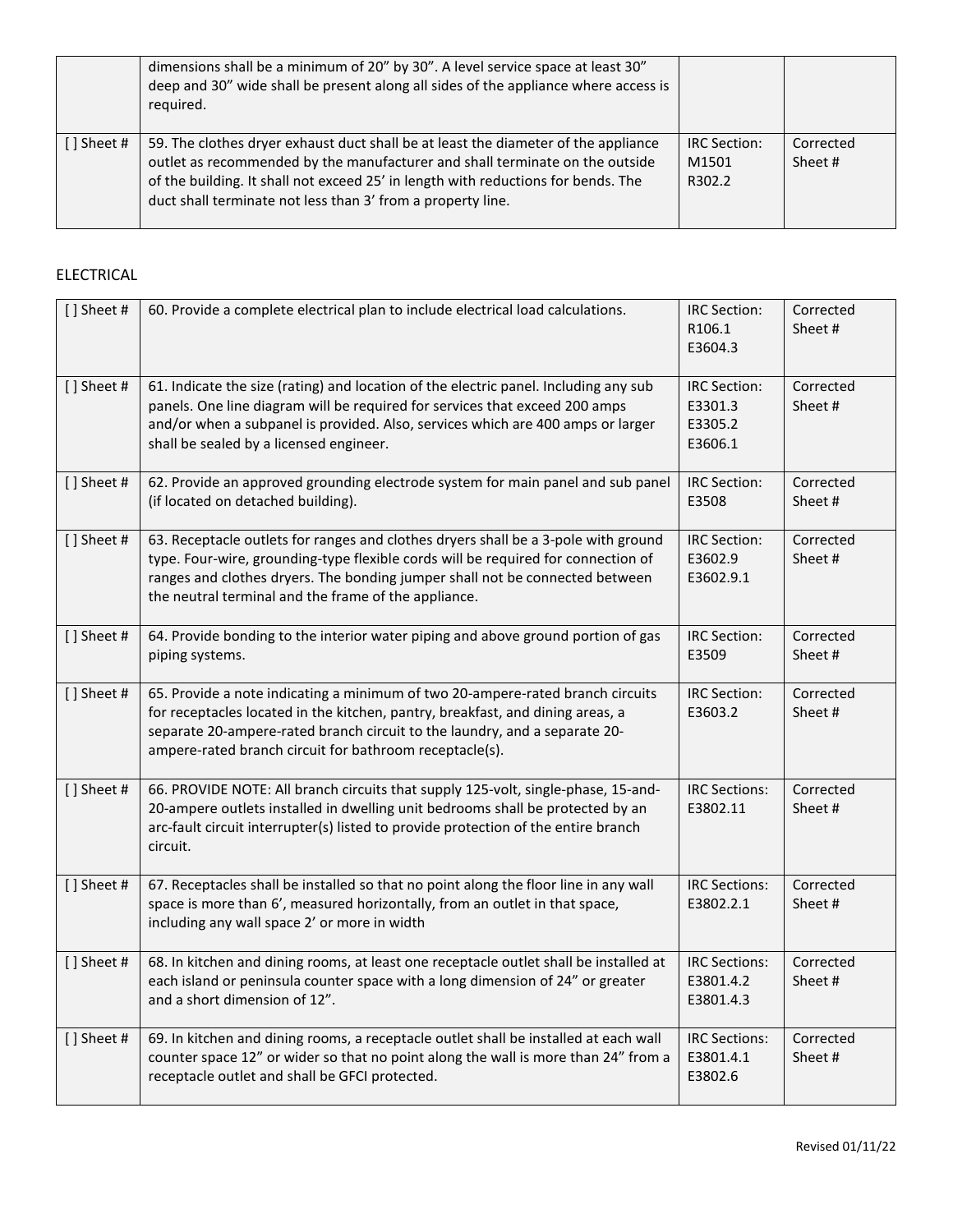| [] Sheet # | 70. Receptacle outlets shall be permitted to be mounted not more than 12" below<br>the countertop in construction designed for the physically impaired and for island<br>and peninsular countertops where the countertop is flat across its entire surface<br>and there are no means to mount a receptacle within 18" above the countertop,<br>such as in an overhead cabinet. Receptacles mounted below the countertop in<br>accordance with this exception shall not be located where the countertop extends<br>more than 6' beyond its support base. | <b>IRC Sections:</b><br>E3801.4.5<br>Exception            | Corrected<br>Sheet#  |
|------------|---------------------------------------------------------------------------------------------------------------------------------------------------------------------------------------------------------------------------------------------------------------------------------------------------------------------------------------------------------------------------------------------------------------------------------------------------------------------------------------------------------------------------------------------------------|-----------------------------------------------------------|----------------------|
| [] Sheet # | 71. Provide at least one weatherproof receptacle outlet, not more than 6'6"<br>above grade and GFCI protected, at the front and back of each dwelling. All<br>receptacles installed outdoors must be GFCI protected.                                                                                                                                                                                                                                                                                                                                    | <b>IRC Sections:</b><br>E3801.7<br>E3802.3<br>E3902.12    | Corrected<br>Sheet # |
| [] Sheet # | 72. Provide at least (1) receptacle outlet in hallways 10' or more in length.                                                                                                                                                                                                                                                                                                                                                                                                                                                                           | <b>IRC Section:</b><br>E3801.10                           | Corrected<br>Sheet # |
| [] Sheet # | 73. All 125-volt, single-phase, 15-and20-ampere receptacles in the following<br>locations shall be GFCI protected: Garages, unfinished accessory buildings, crawl<br>spaces, unfinished basements, bar sinks (within 6') and laundry sinks (within 6').                                                                                                                                                                                                                                                                                                 | <b>IRC Section:</b><br>M.A.G. rev. &<br>E3802             | Corrected<br>Sheet#  |
| [] Sheet # | 74. Provide at least one (1) wall switch-controlled lighting outlet in every habitable<br>room and bathroom.                                                                                                                                                                                                                                                                                                                                                                                                                                            | <b>IRC Section:</b><br>E3803.2                            | Corrected<br>Sheet#  |
| [] Sheet # | 75. Provide a lighting outlet on the exterior side of all exits/entrances.                                                                                                                                                                                                                                                                                                                                                                                                                                                                              | <b>IRC Section:</b><br>E3803.3                            | Corrected<br>Sheet#  |
| [] Sheet # | 76. Provide a lighting source in all stairways, switched at each floor level.                                                                                                                                                                                                                                                                                                                                                                                                                                                                           | <b>IRC Section:</b><br>E3803.3<br>E303.4                  | Corrected<br>Sheet # |
| [] Sheet # | 77. A receptacle shall not be installed within a bathtub or shower space.                                                                                                                                                                                                                                                                                                                                                                                                                                                                               | <b>IRC Section:</b><br>E3902.10                           | Corrected<br>Sheet # |
| [] Sheet # | 78. Fixtures, fittings, boxes, and receptacles located in damp or wet locations shall<br>be "listed' to be suitable for such location.                                                                                                                                                                                                                                                                                                                                                                                                                  | <b>IRC Section:</b><br>E3805.11<br>E3902.8 & 9<br>E3903.8 | Corrected<br>Sheet#  |
| [] Sheet # | 79. Provide interconnected smoke alarms in each sleeping room, immediately<br>outside each sleeping room, on each additional story including basements. Smoke<br>alarms shall be hard wired with battery backup.                                                                                                                                                                                                                                                                                                                                        | <b>IRC Section:</b><br>R313.1<br>R313.2                   | Corrected<br>Sheet # |
| [] Sheet # | 80. At least one receptacle shall be located within 36" of each bathroom lavatory.                                                                                                                                                                                                                                                                                                                                                                                                                                                                      | IRC Section:<br>E3801.6                                   | Corrected<br>Sheet#  |

# **ENERGY EFFICIENCY**

| [] Sheet # | 81. Builder participation in a Nationally Recognized third Party Energy Program      | IRC Chapter: | Corrected |
|------------|--------------------------------------------------------------------------------------|--------------|-----------|
|            | will be accepted as compliance with the requirements for the Energy Efficiency in    | 11           | Sheet #   |
|            | 2003 IRC/2003 IECC. Provide a note on the plans and documentation must be            |              |           |
|            | provided with the plans as verification of this participation which specifically     |              |           |
|            | states the model included in the program. Provide a note on the plans that a         |              |           |
|            | certificate or sticker must be provided at the SES panel and will be verified at the |              |           |
|            | final inspection of the dwelling.                                                    |              |           |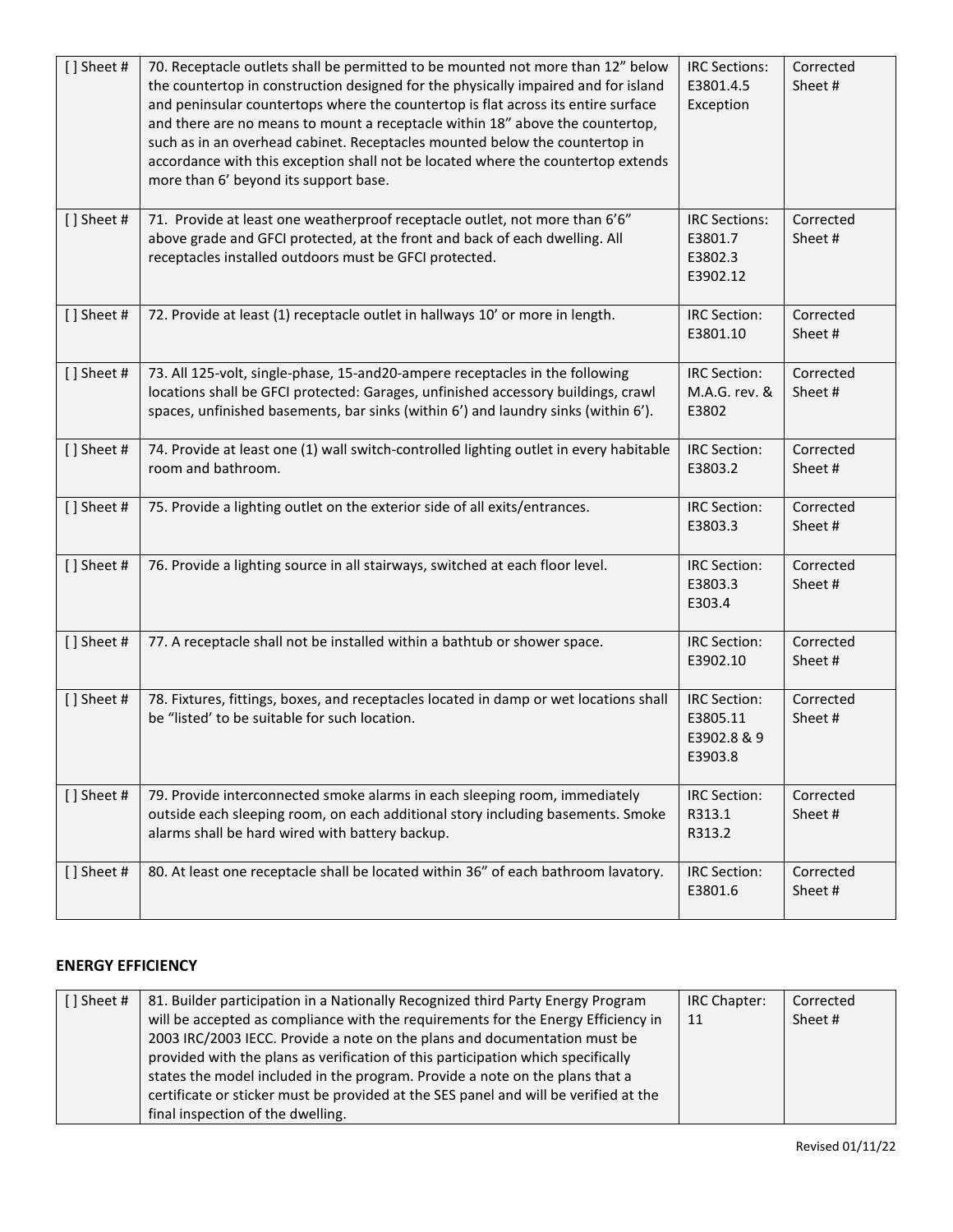| [] Sheet #<br>82. If percent of glazing DOES NOT exceed 15%, the builder may choose to design<br>IRC Chapter:<br>Corrected<br>from IECC Chapters 4 or 5 OR Chapter 11 of the IRC and Chapter 6 of the IECC<br>11<br>Sheet#<br>which includes the Basic Requirements of the 2003 IECC (Builder must provide a<br>calculation to determine the percentage of glazing of the gross area of exterior<br>walls that enclose conditioned space.<br>[] Sheet #<br>83. If percent of glazing DOES exceed 15%, must comply with one of the following:<br>IRC Chapter:<br>Corrected<br>11<br>Sheet#<br>1. Chapter 4 of the 2003 IECC IECC (REM Design, HERS Best test design or<br>Nationally Recognized 3rd Party Energy Program).<br>2. Chapter 5 of the 2003 IECC which includes Basic Requirements (MecCheck) IF<br>USING REM DESIGN OR MECCHECK, PROVIDE THE CALCULATIONS AND INCLUDE<br>ENERGY NOTES ON THE PLANS FOR VERIFICATION BY THE PLAN REVIEWER AND<br>INSPECTOR.<br>[] Sheet #<br>84. 2003 IECC Summary of Basic Requirements for designs from IRC Chapter 11 or<br>IRC Chapter:<br>Corrected<br>Chapter6 of IECC are as follows and are required to be clearly marked on the<br>Sheet#<br>11<br>plans:<br>[] Sheet #<br>85. Air Leakage:<br>Corrected<br>IRC Chapter:<br>1. All openings in building envelope must be sealed.<br>Sheet#<br>11<br>[] Sheet #<br>86. Solar Heat Gain Coefficient:<br>Corrected<br>IRC Chapter:<br>1. SHGC cannot exceed 0.4<br>Sheet#<br>11<br>[] Sheet #<br>87. Materials and Insulation Information:<br>Corrected<br>IRC Chapter:<br>1. Material and equipment must be installed per manufacturer's instructions<br>11<br>Sheet#<br>2. Material and equipment identified so compliance can be determined<br>3. Provide manufacturer manuals for HVAC & service water heating equipment<br>4. the following must be clearly marked on plans or specifications:<br>a. Insulation R-values (R-19 ceiling/R11 walls)<br>b. Glazing U-factors (per NFRC 100 or Table 102.5.2(1)&(2) IECC<br>c. Door U-factors (0.35 separating conditioned & unconditioned space)<br>d. SHGC values (.40 maximum)<br>e. Heating and cooling equipment efficiency<br>5. PROVIDE NOTE: A separate insulation inspection may be required prior to<br>drywall OR an insulation certificate may be required at time of final.<br>[] Sheet #<br>88. Duct Insulation:<br>IRC Chapter:<br>Corrected<br>1. The following must be clearly marked on plans or specifications for HVAC:<br>11<br>Sheet#<br>a. Supply ducts - Insulation R-value<br>b. Return-air ducts - Insulation R-value<br>c. Plenums - Insulation R-value<br>Exception: Factory-installed plenums, casings, or ductwork furnished as part of<br>HVAC equipment.<br>[] Sheet #<br>89. Duct Construction:<br>Corrected<br>IRC Chapter:<br>1. All joints, seams, connections must be securely fastened with welds, gaskets,<br>Sheet#<br>11<br>mastics, mastic-plus-embedded-fabric or tapes (Duct tape NOT permitted)<br>2. Ducts must be supported every 10' or per manufacturer<br>3. Cooling ducts with exterior insulation covered with vapor retarder<br>4. Air filters required in return-air<br>5. HVAC must provide means for balancing air and water systems<br>[] Sheet #<br>90. Temperature Controls:<br>IRC Chapter:<br>Corrected<br>1. thermostat required for each separate HVAC system as follows:<br>Sheet#<br>11 |  |  |
|-----------------------------------------------------------------------------------------------------------------------------------------------------------------------------------------------------------------------------------------------------------------------------------------------------------------------------------------------------------------------------------------------------------------------------------------------------------------------------------------------------------------------------------------------------------------------------------------------------------------------------------------------------------------------------------------------------------------------------------------------------------------------------------------------------------------------------------------------------------------------------------------------------------------------------------------------------------------------------------------------------------------------------------------------------------------------------------------------------------------------------------------------------------------------------------------------------------------------------------------------------------------------------------------------------------------------------------------------------------------------------------------------------------------------------------------------------------------------------------------------------------------------------------------------------------------------------------------------------------------------------------------------------------------------------------------------------------------------------------------------------------------------------------------------------------------------------------------------------------------------------------------------------------------------------------------------------------------------------------------------------------------------------------------------------------------------------------------------------------------------------------------------------------------------------------------------------------------------------------------------------------------------------------------------------------------------------------------------------------------------------------------------------------------------------------------------------------------------------------------------------------------------------------------------------------------------------------------------------------------------------------------------------------------------------------------------------------------------------------------------------------------------------------------------------------------------------------------------------------------------------------------------------------------------------------------------------------------------------------------------------------------------------------------------------------------------------------------------------------------------------------------------------------------------------------------------------------------------------------------------------------------------------------------------------------------------------------------------------------------------------------------------------------|--|--|
|                                                                                                                                                                                                                                                                                                                                                                                                                                                                                                                                                                                                                                                                                                                                                                                                                                                                                                                                                                                                                                                                                                                                                                                                                                                                                                                                                                                                                                                                                                                                                                                                                                                                                                                                                                                                                                                                                                                                                                                                                                                                                                                                                                                                                                                                                                                                                                                                                                                                                                                                                                                                                                                                                                                                                                                                                                                                                                                                                                                                                                                                                                                                                                                                                                                                                                                                                                                                           |  |  |
|                                                                                                                                                                                                                                                                                                                                                                                                                                                                                                                                                                                                                                                                                                                                                                                                                                                                                                                                                                                                                                                                                                                                                                                                                                                                                                                                                                                                                                                                                                                                                                                                                                                                                                                                                                                                                                                                                                                                                                                                                                                                                                                                                                                                                                                                                                                                                                                                                                                                                                                                                                                                                                                                                                                                                                                                                                                                                                                                                                                                                                                                                                                                                                                                                                                                                                                                                                                                           |  |  |
|                                                                                                                                                                                                                                                                                                                                                                                                                                                                                                                                                                                                                                                                                                                                                                                                                                                                                                                                                                                                                                                                                                                                                                                                                                                                                                                                                                                                                                                                                                                                                                                                                                                                                                                                                                                                                                                                                                                                                                                                                                                                                                                                                                                                                                                                                                                                                                                                                                                                                                                                                                                                                                                                                                                                                                                                                                                                                                                                                                                                                                                                                                                                                                                                                                                                                                                                                                                                           |  |  |
|                                                                                                                                                                                                                                                                                                                                                                                                                                                                                                                                                                                                                                                                                                                                                                                                                                                                                                                                                                                                                                                                                                                                                                                                                                                                                                                                                                                                                                                                                                                                                                                                                                                                                                                                                                                                                                                                                                                                                                                                                                                                                                                                                                                                                                                                                                                                                                                                                                                                                                                                                                                                                                                                                                                                                                                                                                                                                                                                                                                                                                                                                                                                                                                                                                                                                                                                                                                                           |  |  |
|                                                                                                                                                                                                                                                                                                                                                                                                                                                                                                                                                                                                                                                                                                                                                                                                                                                                                                                                                                                                                                                                                                                                                                                                                                                                                                                                                                                                                                                                                                                                                                                                                                                                                                                                                                                                                                                                                                                                                                                                                                                                                                                                                                                                                                                                                                                                                                                                                                                                                                                                                                                                                                                                                                                                                                                                                                                                                                                                                                                                                                                                                                                                                                                                                                                                                                                                                                                                           |  |  |
|                                                                                                                                                                                                                                                                                                                                                                                                                                                                                                                                                                                                                                                                                                                                                                                                                                                                                                                                                                                                                                                                                                                                                                                                                                                                                                                                                                                                                                                                                                                                                                                                                                                                                                                                                                                                                                                                                                                                                                                                                                                                                                                                                                                                                                                                                                                                                                                                                                                                                                                                                                                                                                                                                                                                                                                                                                                                                                                                                                                                                                                                                                                                                                                                                                                                                                                                                                                                           |  |  |
|                                                                                                                                                                                                                                                                                                                                                                                                                                                                                                                                                                                                                                                                                                                                                                                                                                                                                                                                                                                                                                                                                                                                                                                                                                                                                                                                                                                                                                                                                                                                                                                                                                                                                                                                                                                                                                                                                                                                                                                                                                                                                                                                                                                                                                                                                                                                                                                                                                                                                                                                                                                                                                                                                                                                                                                                                                                                                                                                                                                                                                                                                                                                                                                                                                                                                                                                                                                                           |  |  |
|                                                                                                                                                                                                                                                                                                                                                                                                                                                                                                                                                                                                                                                                                                                                                                                                                                                                                                                                                                                                                                                                                                                                                                                                                                                                                                                                                                                                                                                                                                                                                                                                                                                                                                                                                                                                                                                                                                                                                                                                                                                                                                                                                                                                                                                                                                                                                                                                                                                                                                                                                                                                                                                                                                                                                                                                                                                                                                                                                                                                                                                                                                                                                                                                                                                                                                                                                                                                           |  |  |
|                                                                                                                                                                                                                                                                                                                                                                                                                                                                                                                                                                                                                                                                                                                                                                                                                                                                                                                                                                                                                                                                                                                                                                                                                                                                                                                                                                                                                                                                                                                                                                                                                                                                                                                                                                                                                                                                                                                                                                                                                                                                                                                                                                                                                                                                                                                                                                                                                                                                                                                                                                                                                                                                                                                                                                                                                                                                                                                                                                                                                                                                                                                                                                                                                                                                                                                                                                                                           |  |  |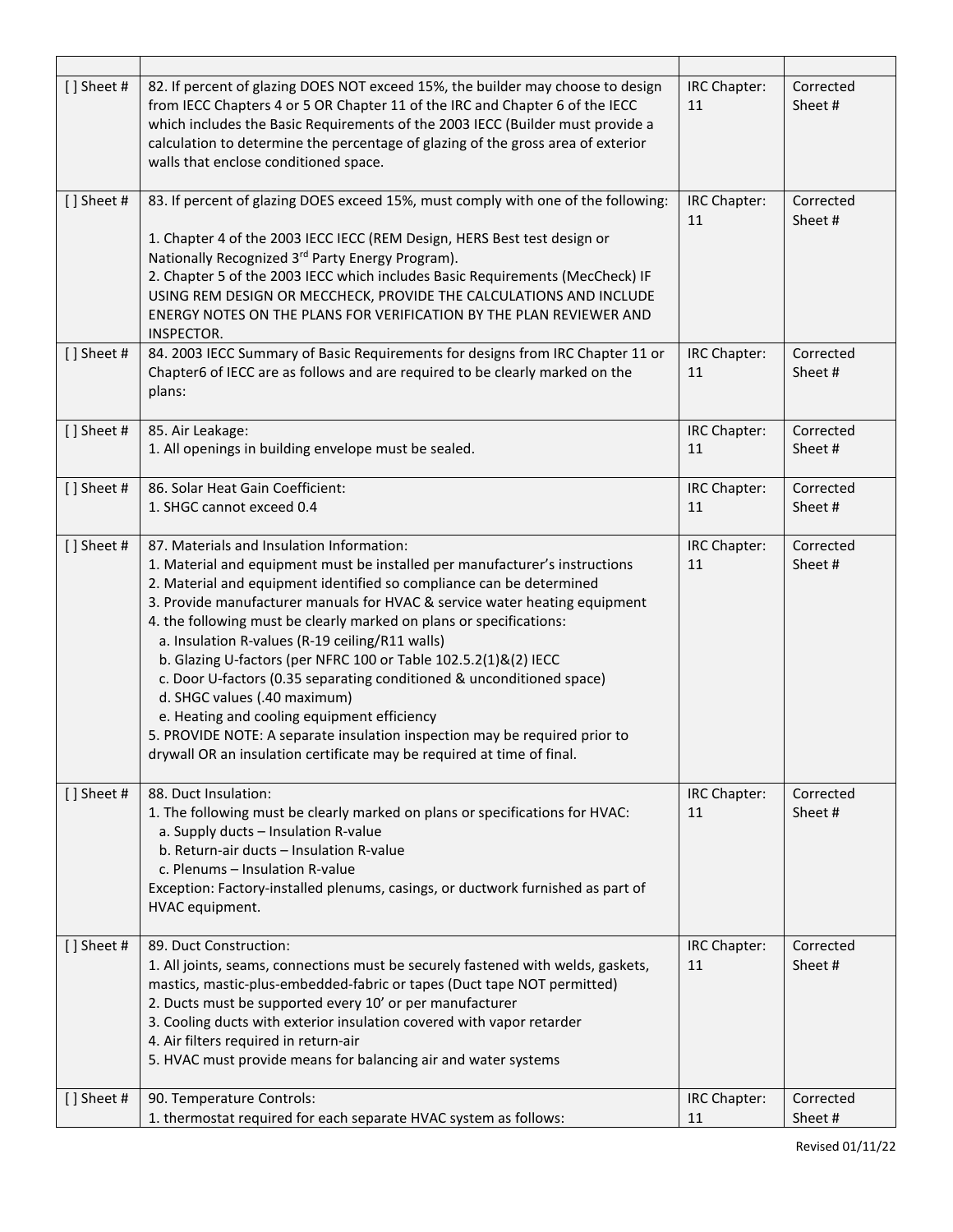|               | a. Heating Only - 55 degrees F to 75 degrees F<br>b. Cooling Only - 70 degrees F to 85 degrees F<br>c. Heating & Cooling - 55 degrees F to 85 degrees F<br>2. Provide means to partially restrict or shut off HVAC input to each zone or floor<br>3. Heat pump thermostat must prevent back-up heat from turning on when<br>heating requirements can be met by heat pump alone. |                    |                      |
|---------------|---------------------------------------------------------------------------------------------------------------------------------------------------------------------------------------------------------------------------------------------------------------------------------------------------------------------------------------------------------------------------------|--------------------|----------------------|
| $[$ ] Sheet # | 91. HVAC Piping insulation:<br>1. Required in unconditioned spaces conveying fluids above 105 degrees F or<br>chilled fluids at less than 55 degrees F must be insulated.                                                                                                                                                                                                       | IRC Chapter:<br>11 | Corrected<br>Sheet # |
| [] Sheet #    | 92. Service Water Heating:<br>1. Water heaters with vertical pipe risers must have heat trap on both inlet and<br>outlet unless water heater has integral heat trap or part of circulating system.<br>2. Circulating hot water systems must have automatic or manual controls and<br>pipes must be insulated.                                                                   | IRC Chapter:<br>11 | Corrected<br>Sheet # |

#### **MICELLANEOUS COMMENTS:**

| [] Sheet # |  |  |
|------------|--|--|
|            |  |  |
|            |  |  |
|            |  |  |
| [] Sheet # |  |  |
|            |  |  |
|            |  |  |
|            |  |  |
|            |  |  |
|            |  |  |
|            |  |  |
|            |  |  |
|            |  |  |
| [] Sheet # |  |  |
|            |  |  |
|            |  |  |
|            |  |  |
|            |  |  |
|            |  |  |
|            |  |  |